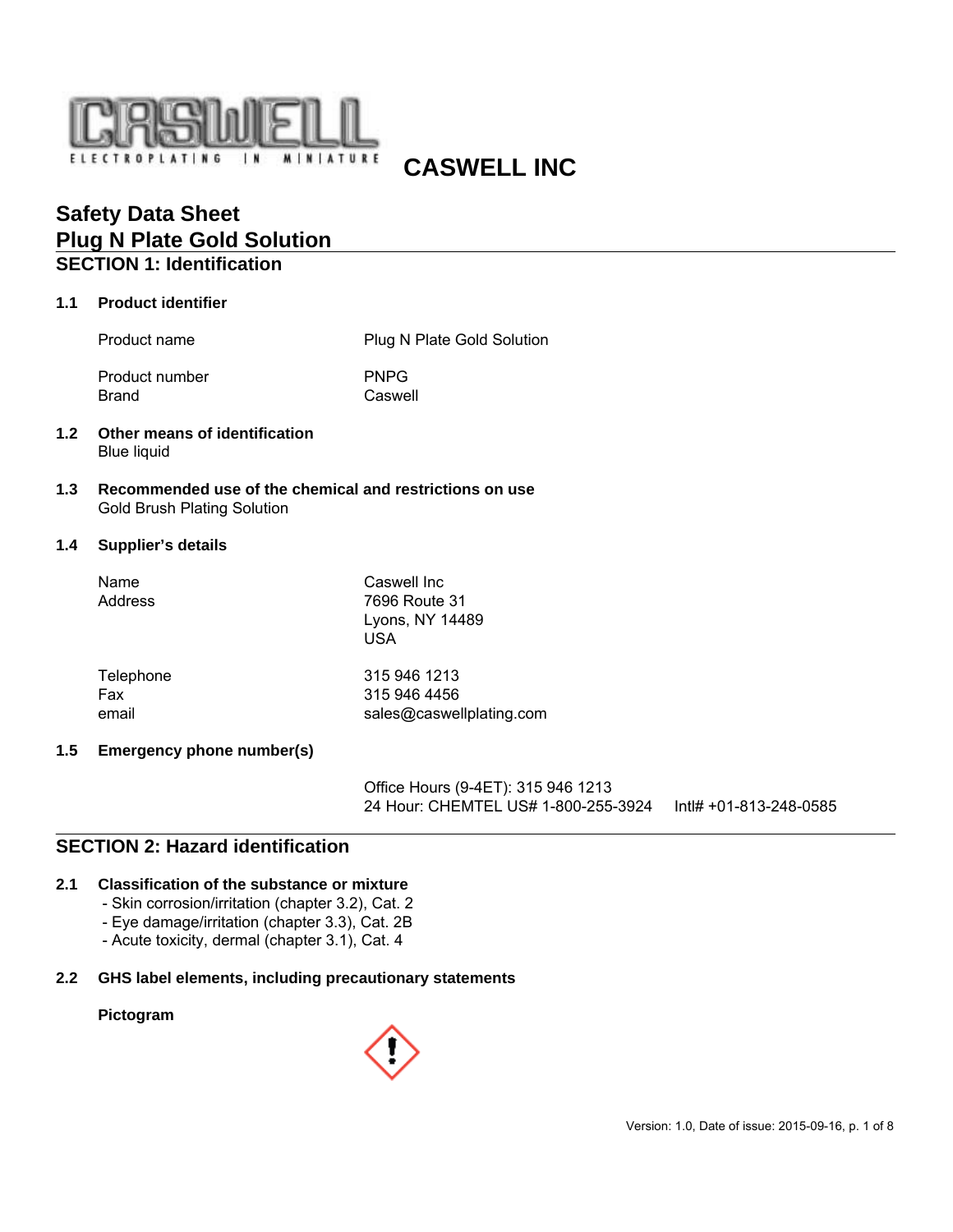| <b>Signal word</b>                | Warning                                                                    |
|-----------------------------------|----------------------------------------------------------------------------|
| Hazard statement(s)               |                                                                            |
| H <sub>3</sub> 15                 | Causes skin irritation                                                     |
| H <sub>320</sub>                  | Causes eye irritation                                                      |
| H <sub>3</sub> 12                 | Harmful in contact with skin                                               |
| <b>Precautionary statement(s)</b> |                                                                            |
| P <sub>264</sub>                  | Wash  thoroughly after handling.                                           |
| P <sub>280</sub>                  | Wear protective gloves/protective clothing/eye protection/face protection. |
| P302+P352                         | IF ON SKIN: Wash with plenty of water/                                     |
| P321                              | Specific treatment (see  on this label).                                   |
| P332+P313                         | If skin irritation occurs: Get medical advice/attention.                   |
| P362+P364                         | Take off contaminated clothing and wash it before reuse.                   |
| P305+P351+P338                    | IF IN EYES: Rinse cautiously with water for several minutes. Remove        |
|                                   | contact lenses if present and easy to do. Continue rinsing.                |
| P337+P313                         | If eye irritation persists: Get medical advice/attention.                  |
| P312                              | Call a POISON CENTER/doctor/ if you feel unwell.                           |
| P <sub>501</sub>                  | Dispose of contents/container to                                           |

# **2.3 Other hazards which do not result in classification**

# **SECTION 3: Composition/information on ingredients**

### **3.2 Mixtures**

### **Hazardous components**

| 1. Component 1 (trade secret)<br>Concentration                                                                                          | 1 - 5 % (Weight) |
|-----------------------------------------------------------------------------------------------------------------------------------------|------------------|
| - Xi: Irritating<br>R36: Irritating to eyes.                                                                                            |                  |
| 2. Component 2 (trade secret)<br>Concentration                                                                                          | 1 - 5 % (Weight) |
| 3. Component 3 (trade secret)<br>Concentration                                                                                          | 1 - 5 % (Weight) |
| 4. Component 4 (trade secret)<br>Concentration                                                                                          | $1 - 5%$         |
| - T+: Toxic<br>R 60: May impair fertility.<br>R61: May cause harm to the unborn child.<br>(Rated only when above 8.5% in concentration) |                  |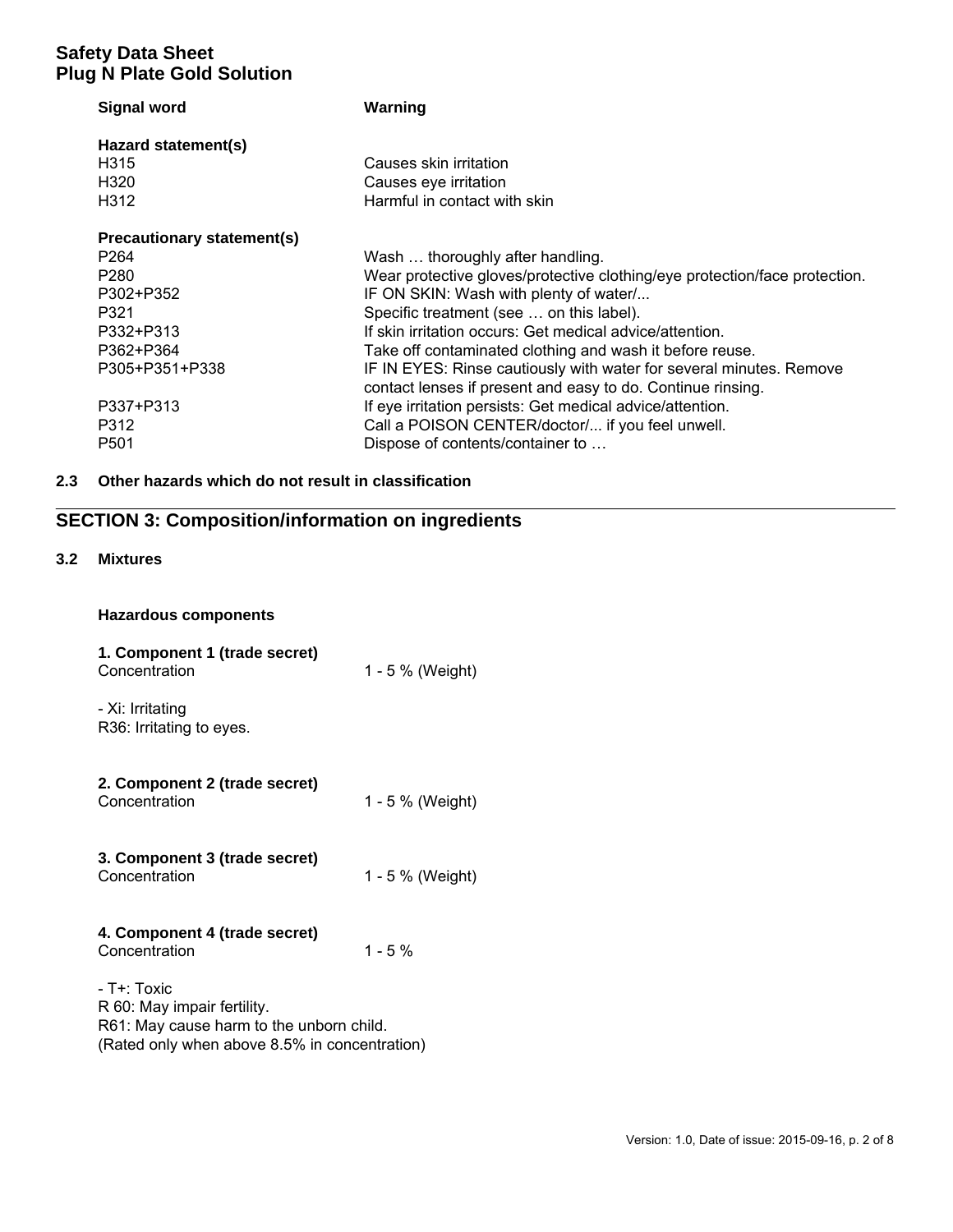**5. Aqueous solution, with components that are not hazardous or are below 1.0% in concentration (or below 0.1% in concentration**

| for carcinogens, reproductive toxins, respiratory tract sensitizers, and mutagens). All ingredients are listed per |  |  |
|--------------------------------------------------------------------------------------------------------------------|--|--|
| the requirements                                                                                                   |  |  |

**of regulations pertinent to Safety Data Sheet requirements under various regulations..**

| Concentration |  |
|---------------|--|
| CAS no.       |  |

Not specified 1111-11-1

### **Trade secret statement (OSHA 1910.1200(i))**

The specific names and CAS #'s of components have been withheld as a trade secret.

## **SECTION 4: First-aid measures**

### **4.1 Description of necessary first-aid measures**

| General advice          | May be mildly irritating to eyes, throat and skin if directly exposed. No<br>significant hazards to human health. |
|-------------------------|-------------------------------------------------------------------------------------------------------------------|
| If inhaled              | If breathed in, move person into fresh air. If not breathing, give artificial<br>respiration.                     |
| In case of skin contact | Wash off with soap and plenty of water.                                                                           |
| In case of eye contact  | Flush eyes with water as a precaution.                                                                            |
| If swallowed            | Drink 1 or 2 glasses of water. Do NOT induce vomiting. Get medical<br>attention immediately if symptoms occur.    |

## **SECTION 5: Fire-fighting measures**

- **5.1 Suitable extinguishing media** Any
- **5.2 Specific hazards arising from the chemical** None

# **SECTION 6: Accidental release measures**

### **6.1 Personal precautions, protective equipment and emergency procedures**

Personnel who have received basic chemical safety training can generally handle small-scale releases (e.g., under 1 kg). For small releases, the minimum Personal Protective Equipment should be rubber gloves and rubber apron, splash goggles or safety glasses. Use caution during clean-up; avoid stepping into spilled solid or clean-up procedures that generate substantial amounts of dust.

### **6.2 Environmental precautions**

Avoid response actions that can cause a release of a significant amount of the substance (1 liter or more) into the environment.

**6.3 Methods and materials for containment and cleaning up** Any available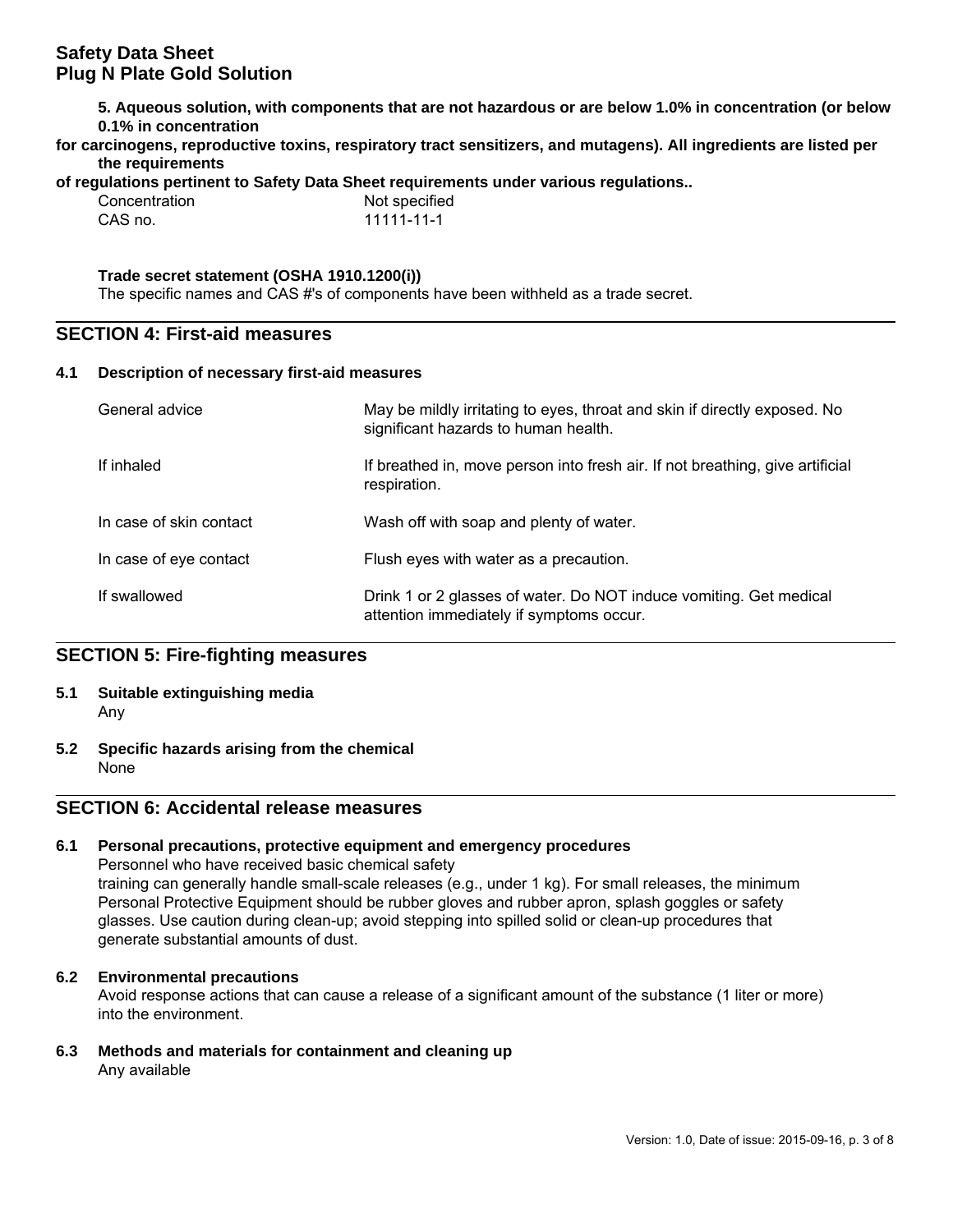# **SECTION 7: Handling and storage**

### **7.1 Precautions for safe handling**

HYGIENE PRACTICES: Keep out of reach of children. Follow good chemical hygiene practices. Do not smoke, drink, eat, or apply cosmetics in the chemical use area. Avoid inhalation of dusts. Use in wellventilated area. Avoid contact with skin or eyes. Remove contaminated clothing promptly. Clean up spilled product immediately.

### **7.2 Conditions for safe storage, including any incompatibilities**

Ensure all containers are correctly labeled. Store containers away from direct sunlight, sources of intense heat, or where freezing is possible. Store this product away from incompatible chemicals (See Section 10, Stability and Reactivity). Empty containers may contain residual material; therefore, empty containers should be handled with care. Material should be stored in secondary containers, or in a diked area, as appropriate. Storage and use areas should be covered with impervious materials. Inspect all

### **SECTION 8: Exposure controls/personal protection**

### **8.1 Control parameters**

# **1. Component 4 (trade secret)**

TLV® (Oral): 2MG/M3 (ACGIH)

### **8.2 Appropriate engineering controls**

Use this product in well-ventilated environment. Safety showers, eye wash stations, and hand-washing equipment should be available.

### **8.3 Individual protection measures, such as personal protective equipment (PPE)**

### **Eye/face protection**

Splash goggles or safety glasses. If necessary, refer to U.S. OSHA 29 CFR 1910.133, Canadian Standards, or the European Standard EN166.

### **Skin protection**

Neoprene gloves or nitrile gloves should be used. Use triple gloves for spill response, as stated in Section 6 (Accidental Release Measures) of this SDS. If necessary, refer to U.S. OSHA 29 CFR 1910.138, appropriate Standards of Canada, or appropriate Standards of the European Economic Community.

### **Body protection**

Use a body protection appropriate to task (e.g., lab coat, coveralls, or apron). Care should be taken to select protection for potentially exposed areas when prolonged exposure could occur in occupational settings.

### **Respiratory protection**

None needed under normal conditions of use. Use NIOSH approved respirators if ventilation is inadequate to control sprays or mists. For situations in which significant amounts of sprays or mists could be generated, wear an air-purifying respirator with a high-efficiency particulate filter.

## **SECTION 9: Physical and chemical properties**

**Information on basic physical and chemical properties**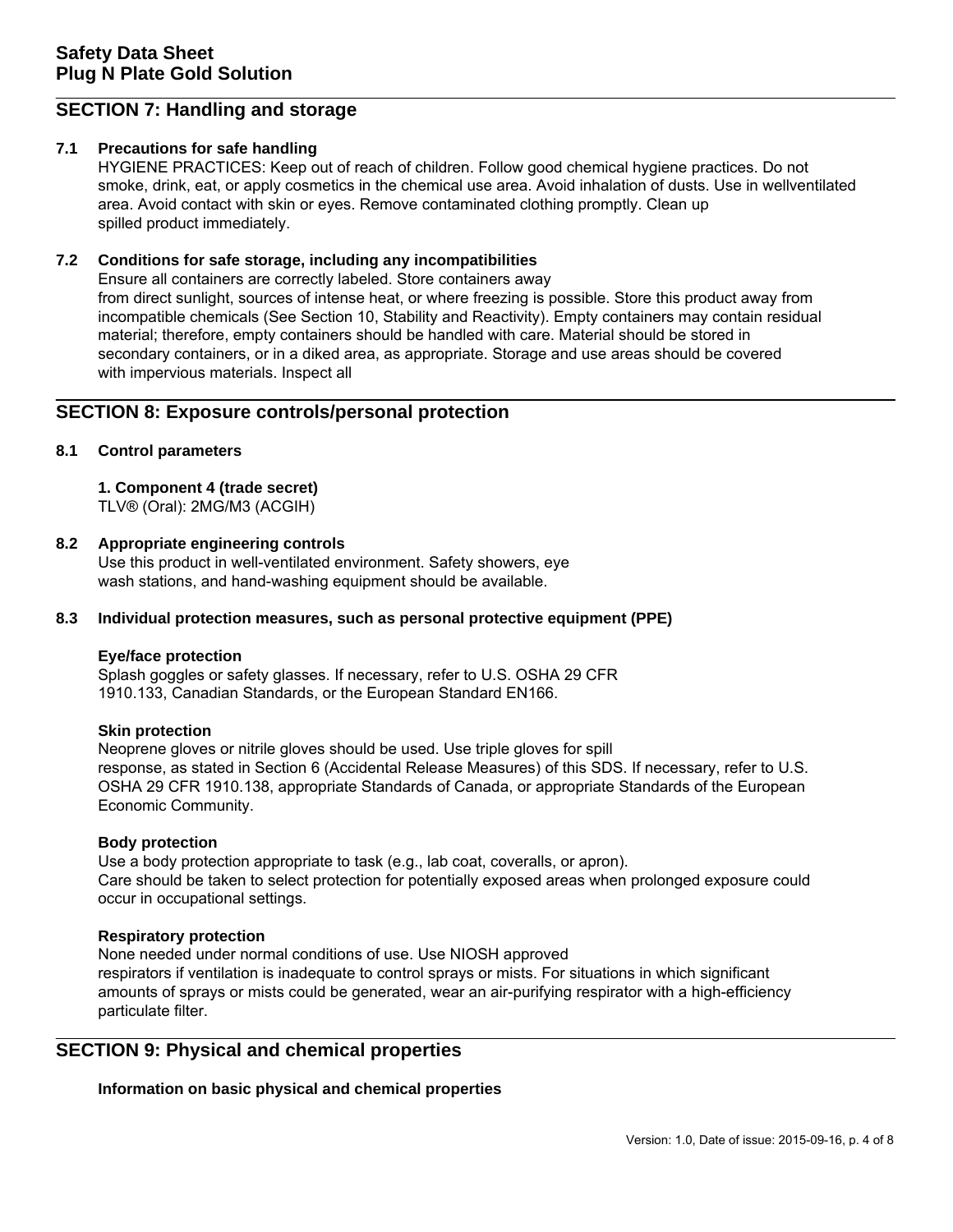| Appearance/form                         | <b>Blue Liquid</b> |
|-----------------------------------------|--------------------|
| Odor                                    | None               |
| Odor threshold                          |                    |
| рH                                      | $5-8$              |
| Melting point/freezing point            | 32 deg F           |
| Initial boiling point and boiling range | 212 deg F          |
| Flash point                             | NA.                |
| Evaporation rate                        | 1                  |
| Flammability (solid, gas)               | Not Flammable      |
| Upper/lower flammability limits         | NА                 |
| Upper/lower explosive limits            | NA.                |
| Vapor pressure                          | NA.                |
| Vapor density                           | 1                  |
| Relative density                        | 1.23               |
| Solubility(ies)                         | Complete In Water  |
| Partition coefficient: n-octanol/water  |                    |
| Auto-ignition temperature               |                    |
| Decomposition temperature               |                    |
| Viscosity                               |                    |
| <b>Explosive properties</b>             |                    |
| Oxidizing properties                    |                    |

## **SECTION 10: Stability and reactivity**

### **10.1 Reactivity**

Not reactive under typical conditions of use or handling; contact with water can generate some amount of heat.

**10.2 Chemical stability**

**Stable** 

### **10.3 Possibility of hazardous reactions**

This product is not self-reactive or air-reactive. This product can release heat upon contact with water. This product will not undergo hazardous polymerization.

### **10.5 Incompatible materials**

This product is not compatible with strong oxidizers, strong acids and water-reactive substances.

### **10.6 Hazardous decomposition products**

Products of thermal decomposition of this product can include carbon monoxide, carbon dioxide and compounds of sodium, nitrogen, sulfur.

### **SECTION 11: Toxicological information**

### **Information on toxicological effects**

#### **Acute toxicity**

The following data are available for hazardous components in this product greater than 1% in concentration

BORON COMPOUND

Specific Locus Test-Drosophila melanogaster-Oral 714 ppm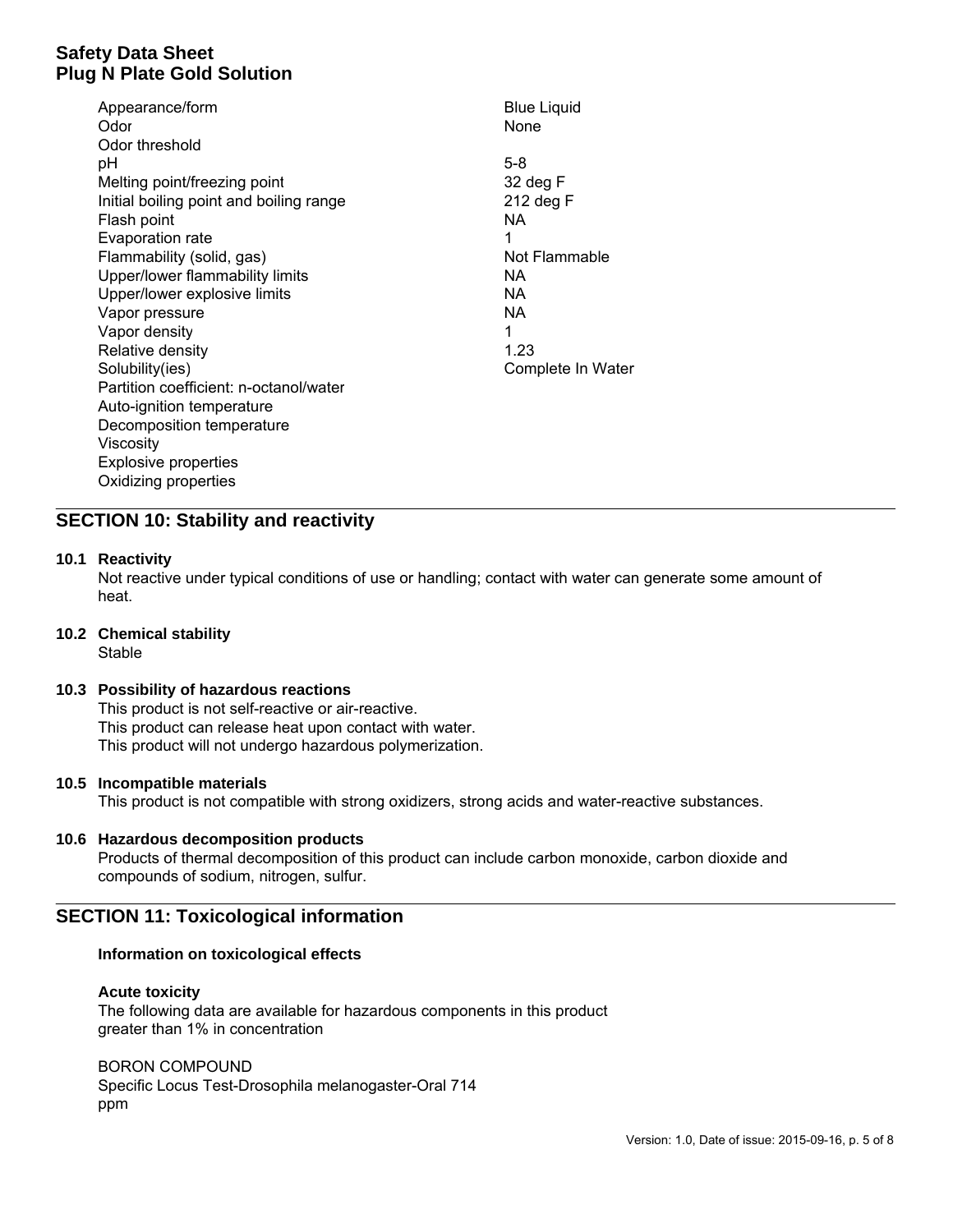.

Cytogenetic Analysis-Drosophila melanogaster-Oral 714 ppm Oral-Rat TDLo: 37 g/kg (multi):Reproductive effects Oral-Infant LDLo :1000 mg/kg Oral-Man LDLo: 709 mg/kg Oral-Rat LD50: 2660 mg/kg Oral-Mouse LD50: 2000 mg/kg Intraperitoneal-Mouse LD50: 2711 mg/kg Intravenous-Mouse LD50: 1320 mg/kg Subcutaneous-Rabbit, adult LDLo:150 mg/kg Oral-Guinea Pig, adult LD50:5330 mg/kg

GOLD SALT No data available. SULFITE COMPOUND DNA Inhibition-Human: lymphocyte 10 mmol/L Cytogenetic Analysis-Mouse: other cell types 25 mg/L Intravenous-Rat LD50: 115 mg/kg

SULFITE COMPOUND (continued) Intraperitoneal-Mouse LD50: 950 mg/kg Intravenous-Mouse LD50: 130 mg/kg Subcutaneous-Dog, adult LDLo: 1300 mg/kg " Subcutaneous-Cat, adult LDLo: 1300 mg/kg Intravenous-Cat, adult LDLo: 200 mg/kg Oral-Rabbit, adult LDLo: 2825 mg/kg Subcutaneous-Rabbit, adult LDLo: 300 mg/kg Intravenous-Rabbit, adult LD50: 65 mg/kg CHELATING AGENT Cytogenetic Analysis-Mouse-Intraperitoneal 50 mmol/L DNA Inhibition-Rabbit, adult: kidney 250 nmol/L Oral-Rat TDLo:7632 mg/kg (female 7-14D post): Teratogenic effects Oral-Rat TDLo: 7632 mg/kg (female 7-14D post): Reproductive effects Intraperitoneal-Rat LD50: 397 mg/kg Intraperitoneal-Mouse LD50: 250 mg/kg

### **Skin corrosion/irritation**

Mild irritation may occur

**Serious eye damage/irritation** Mild irritation may occur

**Respiratory or skin sensitization** Mild irritation may occur

**Carcinogenicity** Not a carcinogen

#### **Reproductive toxicity**

BORON COMPOUND: Animal feeding studies in rat, mouse and dog, at high doses, have demonstrated effects on fertility and testes. Studies with the chemically related boric acid in the rat, mouse and rabbit, at high doses, demonstrate developmental effects on the fetus, including fetal weight loss and minor skeletal variations. The doses administered were many times in excess of those to which humans would normally be exposed. Human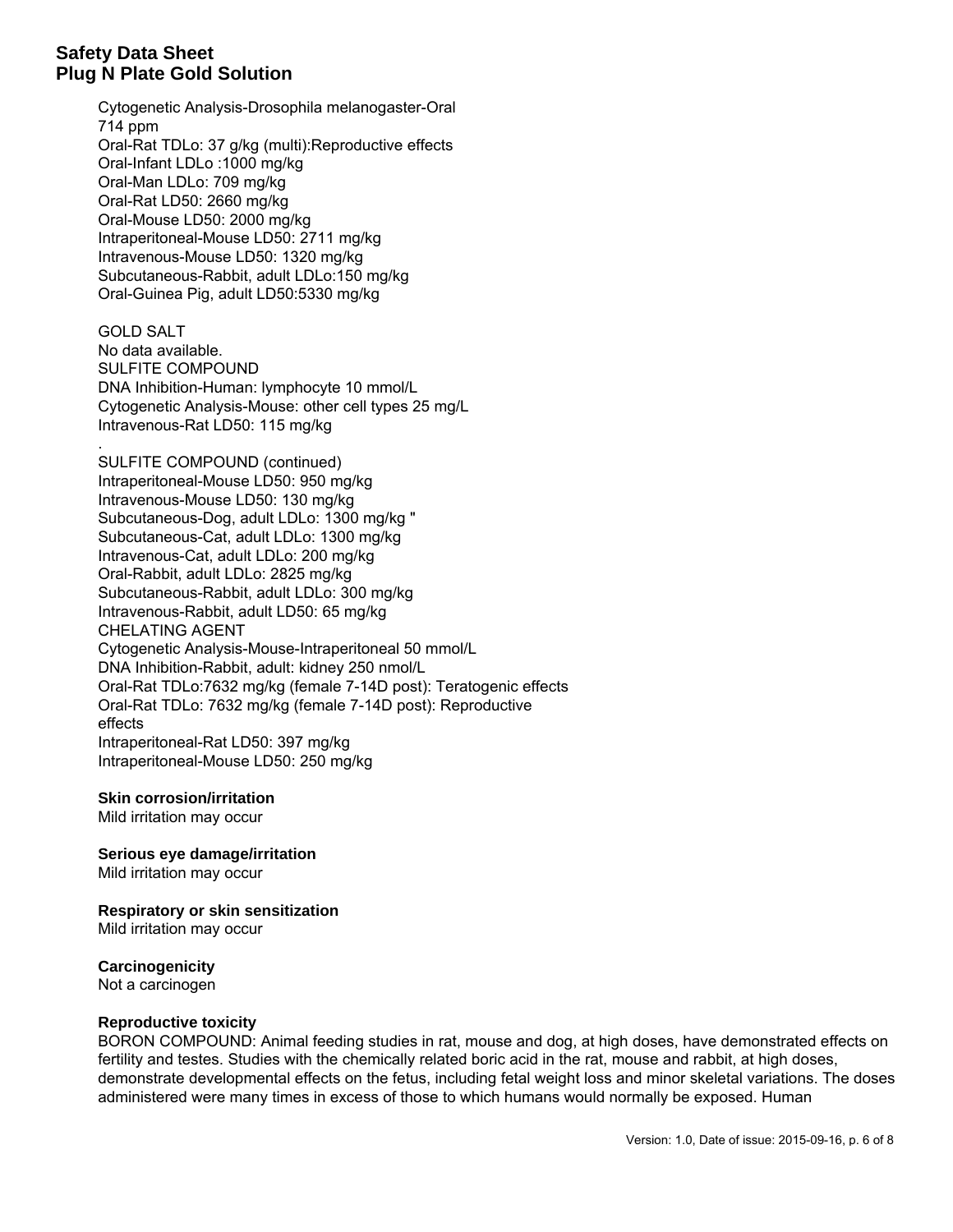epidemiological studies show no increase in pulmonary disease in occupational populations with chronic exposures to boric acid dust and sodium borate dust. A recent epidemiological study under the conditions of normal occupational exposure to borate dusts indicated no effect on fertility.

### **SECTION 12: Ecological information**

### **Toxicity**

Based on available data, this product may be harmful to contaminated terrestrial plants or animals.

• Based on available data, this product may be harmful or fatal to contaminated aquatic plants or animals.

• There are the following aquatic toxicity data available for components of this product that are over 1 percent in concentration.

### BORON COMPOUND

LC50 Fish (Carassium auratus, goldfish); 72 hours/178 mg/L LC50 Fish (Carassium auratus, goldfish); 72 hours/630mg/L LC50 Fish (Onchoryncus mykiss, rainbow trout); 24 days/ 150 mg/L EC50 (Daphnia magna); 48 hours, 1085-1402mg/L IC50 (Algae); 96 hours, 158 mg/L

CHELATING AGENT EC50 Fish (catfish); 96 hours, 129ppm static test LC50 - Lepomis macrochirus (Bluegill sunfish) - 41 mg/l - 96 hours static test EC50 - Daphnia magna (Water flea) - 625 mg/l - 48 hours

### **Persistence and degradability**

When released into the soil, the components of this product are expected to biodegrade, dissipate in soils via oxidation, or otherwise chemically degrade or photo-decompose via solar radiation.

### **Bioaccumulative potential**

The components of this product are not anticipated to bioaccumulate in any significant quantities. The following bioaccumulation data are available for components of this product. CHELATING AGENT: Lepomis macrochirus - 28 d - 80 μg/l; Bioconcentration factor (BCF): 1.8

### **SECTION 13: Disposal considerations**

### **Disposal of the product**

Consult appropriate federal and local regulations for disposal. Empty containers are subject to the same regulations.

## **SECTION 14: Transport information**

**DOT (US)** Not dangerous goods

**IMDG** Not dangerous goods

**IATA** Not dangerous goods

### **SECTION 15: Regulatory information**